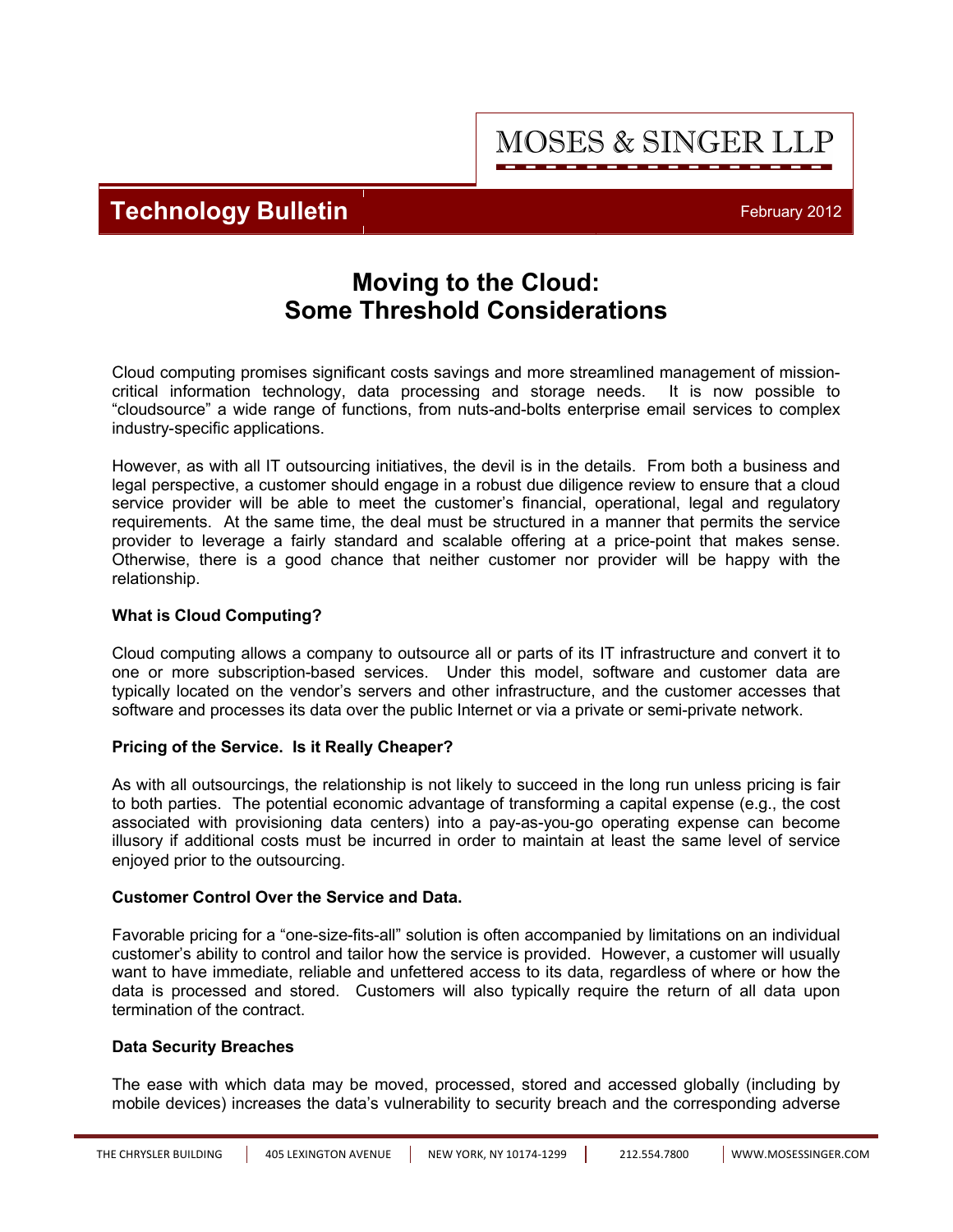legal, regulatory and business consequences. A data breach can result in sanctions imposed by regulatory agencies, loss of business, reputational risk, complying with statutory notification obligations and cost of remediation (including credit repair/monitoring for the company's customers).

#### **Service Levels and Disaster Recovery**

Service providers usually attempt to minimize their representations and warranties regarding the services, particularly regarding protection against data breaches. Conversely, because a data breach can result in significant adverse consequences, customers will often seek to hold the service provider liable for breaches occurring on its side of the "cloud". Similarly, for service agreements dealing with mission critical data or processes, customers will always want to ensure that the service provider has adequate disaster recovery and business continuity plans in place. Moreover, customers in some regulated industries, (e.g. financial services) are required to maintain business continuity plans in place, and, in turn, ensure that their service providers have such plans as well.

#### **Relocation of Services**

Many boiler-plate agreements place no restriction on where the service provider may provide the services or process or store a customer's data. As a result, global providers may be free to service their customers from anywhere in their system. Customers with regulatory or contractual requirements to process and maintain data in certain geographic regions will need to obligate their service providers in a manner that will enable the customer to meet those requirements.

#### **Use of Subcontractors**

Customers may require the right to pre-approve a service provider's use of subcontractors, and will want to ensure that the contract holds the provider responsible for its subcontractors' performance.

#### **Modifications to the Agreement; Termination**

Some standard agreements authorize the service provider to modify the agreement by posting changes on the provider's website. If the customer continues to use the services subsequent to posting, the customer is deemed to have consented to the change. Customers should seek the right to terminate the agreement in the event that material changes are made to the services. Upon termination of the Agreement for any reason, the provider should be obligated to return the company's data and information in a format that allows for the service to be transitioned back to the company or to a successor service provider.

### **Compliance with Legal, Privacy and Security Requirements**

Moving to the cloud does not relieve the customer of its independent legal and regulatory obligations. For example, the customer will want to be confident that the service is provided in a manner that will permit it to meet its data security, privacy and confidentiality obligations. Applicable laws, regulatory oversight and auditing obligations can vary widely depending on the industry, the types of data being processed and stored, how data flows from one jurisdiction to another and, more generally, where services are being performed and received.

Following is a brief overview of some key laws that may impact the provision of cloud services.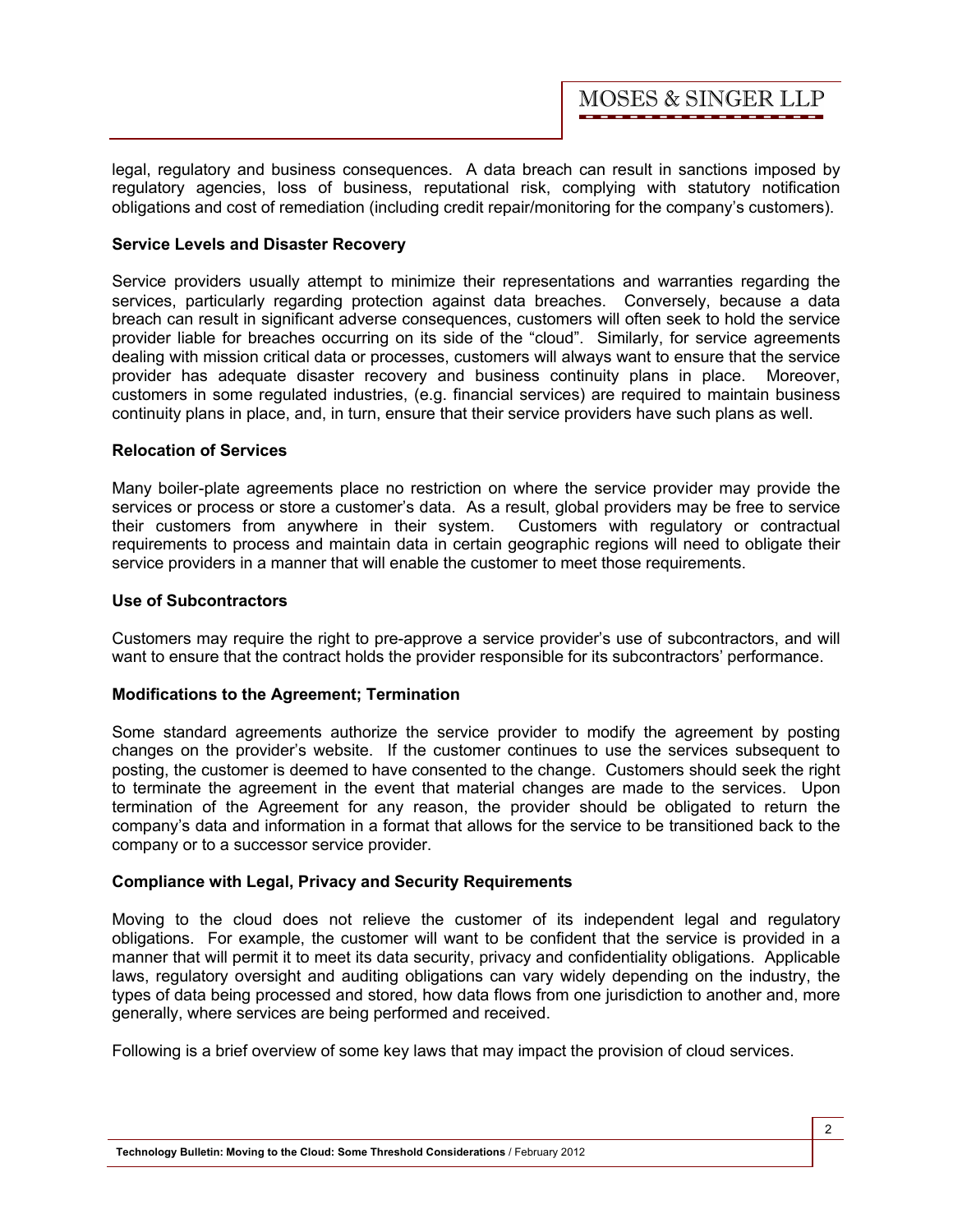#### **United States**

The United States does not have a uniform set of data protection and privacy laws. Rather, a patchwork set of industry-specific laws, regulations and standards have developed over time. Companies that collect, process, store or transmit data may be subject to law and regulation by:

- · Federal Trade Commission
- **Electronic Communications Privacy Act**
- · Children's Online Privacy Protection Act
- · USA PATRIOT Act
- · State Privacy and Breach Notification Laws of 46 states plus Puerto Rico, Virgin Islands and the District of Columbia
- · Pending Legislation including the Cybersecurity and Internet Freedom Act

### **Select Industry-Specific Laws**

#### **Financial Services Companies**

Financial services companies must comply with the Gramm-Leach-Bliley Act, which requires them to develop, implement and maintain a comprehensive information security program to protect nonpublic customer information. Financial services companies may also need to comply with standards and regulations issued by regulatory agencies including the following:

- · Federal Financial Institutions Examination Council
- · Federal Reserve Board
- · Federal Deposit Insurance Corporation
- · National Credit Union Administration
- · Office of the Comptroller of the Currency
- · Office of Thrift Supervision
- · Securities and Exchange Commission
- · Financial Industry Regulatory Authority
- · Payment Card Industry Security Standards Council

### **Health and Genetics Related Services Companies**

Companies that collect, process, store or transmit health information including genetics related data, are subject to federal and state privacy and data security requirements. The Health Insurance Portability and Affordability Act (HIPAA) and Health Information Technology for Economic and Clinical Health Act (HITECH) include detailed rules concerning the privacy and security of personal health information and data breach disclosures. Even industries that are not directly in the health care service industry may have access to personal health information governed by HIPAA and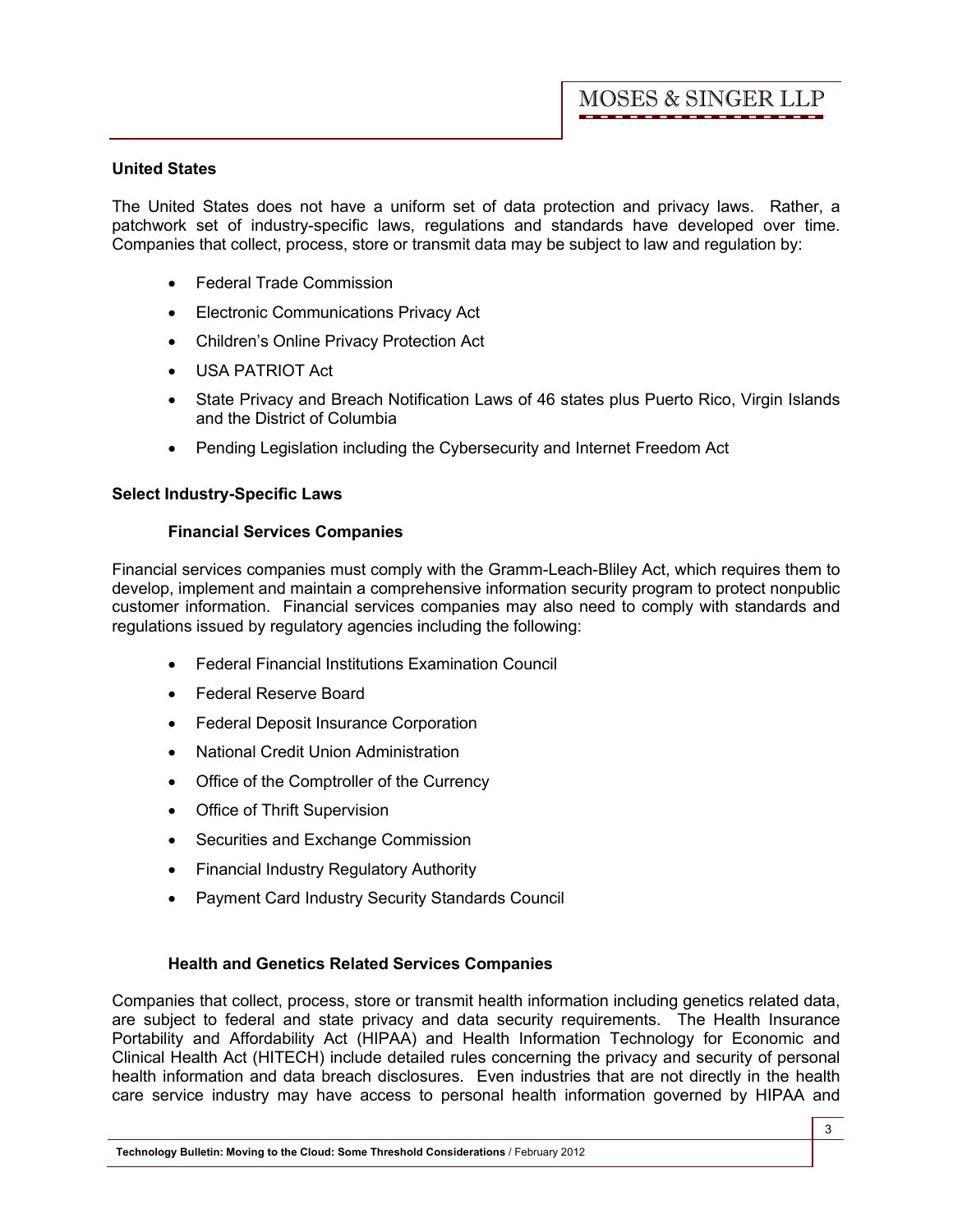HITECH. State laws provide civil and criminal sanctions for the disclosure of medical information by types of data or by specific entities holding data and may have broader coverage than federal law.

#### **Europe**

In Europe, the EU Data Protection Directive (Directive 95/46/EC) provides that transfers of personal data originating in any one of the 27 member states of the European Union may be made only to member states and to jurisdictions which have been determined by the European Union to have adequate data security standards. The United States is not among those jurisdictions deemed to have adequate data security standards, but Canada is. Because of the strong privacy rights reserved to European citizens under European privacy laws, there may be (at least in some EU countries) a presumption against the legitimacy of cloud computing performed outside of Europe. In part to address this uncertainty, on May 16, 2011, the European Digital Agenda Commissioner opened an online public comment period (Request for Comment) from users and developers of cloud computing to secure their input regarding cross border data protection and liability, standards and operability, and ways to promote research and innovation. The Commission's findings are expected to be released in 2012.

#### **Canada**

In Canada, the Personal Information Protection and Electronic Documents Act (PIPEDA) (1990) applies to all private-sector entities that collect personal information on Canadians and personal information used in connection with any commercial activity. PIPEDA requires that individuals consent prior to the collection, use or disclosure of their personal data. It also authorizes the Privacy Commissioner of Canada to investigate citizen complaints and to conduct audits. There is Canadian concern regarding using cloud computing services hosted in the US because Canadian data stored or processed in the US becomes subject to the USA PATRIOT Act.

#### **India**

On April 11, 2011, the Government of India implemented new Privacy Rules ("Indian Privacy Rules") under its Information Technology Act ("ITA"). Similar to the United States' Gramm-Leach-Bliley Act and Health Insurance Portability and Accountability Act, which protect financial and health data, the Indian Privacy Rules require companies that access, possess, or handle "sensitive data or personal information" to adopt "reasonable security practices and procedures." On August 24, 2011, the Indian government issued a press release (Press Note) to clarify that the more onerous portions of the Indian Privacy Rules (Rule 5 regarding securing consent from data subjects prior to collection, and Rule 6 regarding securing consent prior disclosure to third parties) apply only to Indian companies providing services directly to individuals but not to corporate customers.

If you have questions regarding this Bulletin, please contact the authors **[Dov H. Scherzer](http://www.mosessinger.com/personnel/dscherzer/)**, co-chair of the firm's [Global Outsourcing and Procurement Group](http://www.mosessinger.com/global-outsourcing-and-procurement/) at 212.554.7833/ dscherzer@mosessinger.com or **[Walter Delacruz](http://www.mosessinger.com/personnel/wdelacruz/)**, member of the [Privacy and Cybersecurity Group](http://www.mosessinger.com/Privacy_and_Cybersecurity/)  at 212.554.7668/wdelacruz@mosessinger.com.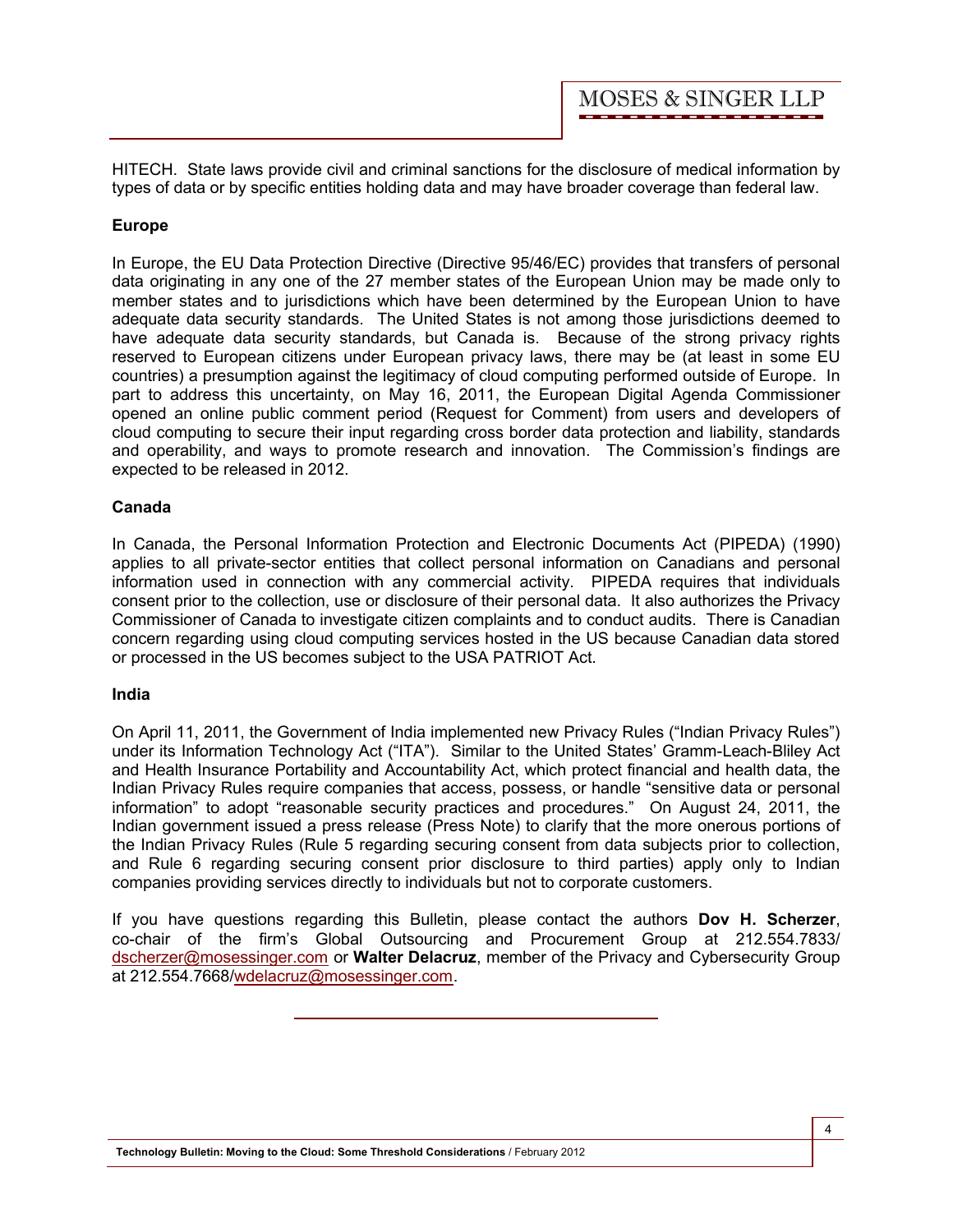# **MOSES & SINGER LLP**

Since 1919, [Moses & Singer](http://www.mosessinger.com/firm_profile/firm_description.php) has provided legal services to diverse businesses and to prominent individuals and their families. Among the firm's broad array of U.S. and international clients are leaders in banking and finance, entertainment, media, real estate, healthcare, advertising, and the hotel and hospitality industries. We provide cost-effective and result-focused legal services in the following primary areas:

- Accounting Law Practice
- · Advertising
- · Asset Protection
- · Banking and Finance
- · Business Reorganization, Bankruptcy and Creditors' Rights
- · Corporate/M&A
- · Employment and Labor
- · Global Outsourcing and Procurement
- · Healthcare
- · Hotel and Hospitality
- Income Tax
- Intellectual Property
- · International Trade
- · Internet/Technology
- · Legal Ethics & Law Firm Practice
- · Litigation
- · Matrimonial and Family Law
- Privacy and Cybersecurity
- · Private Funds
- · Promotions
- · Real Estate
- · Securities and Capital Markets
- · Securities Litigation
- · Sports & Entertainment
- · Trusts and Estates
- · White Collar Criminal Defense and Government Investigations

The Chrysler Building 405 Lexington Avenue New York, NY 10174-1299 Tel: 212.554.7800 Fax: 212.554.7700

2200 Fletcher Avenue Fort Lee, NJ 07024 Tel: 201.363.1210 Fax: 201.363.9210 Abraham Y. Skoff, Esq. Managing Attorney for New Jersey



Moses & Singer LLP is the New York City law firm member of the MSI Global Alliance (MSI). MSI is one of the world's leading international alliances of independent legal and accounting firms, with over 250 member firms in 100 countries <www.msiglobal.org.>

#### Disclaimer

Viewing this or contacting Moses & Singer LLP does not create an attorney-client relationship.